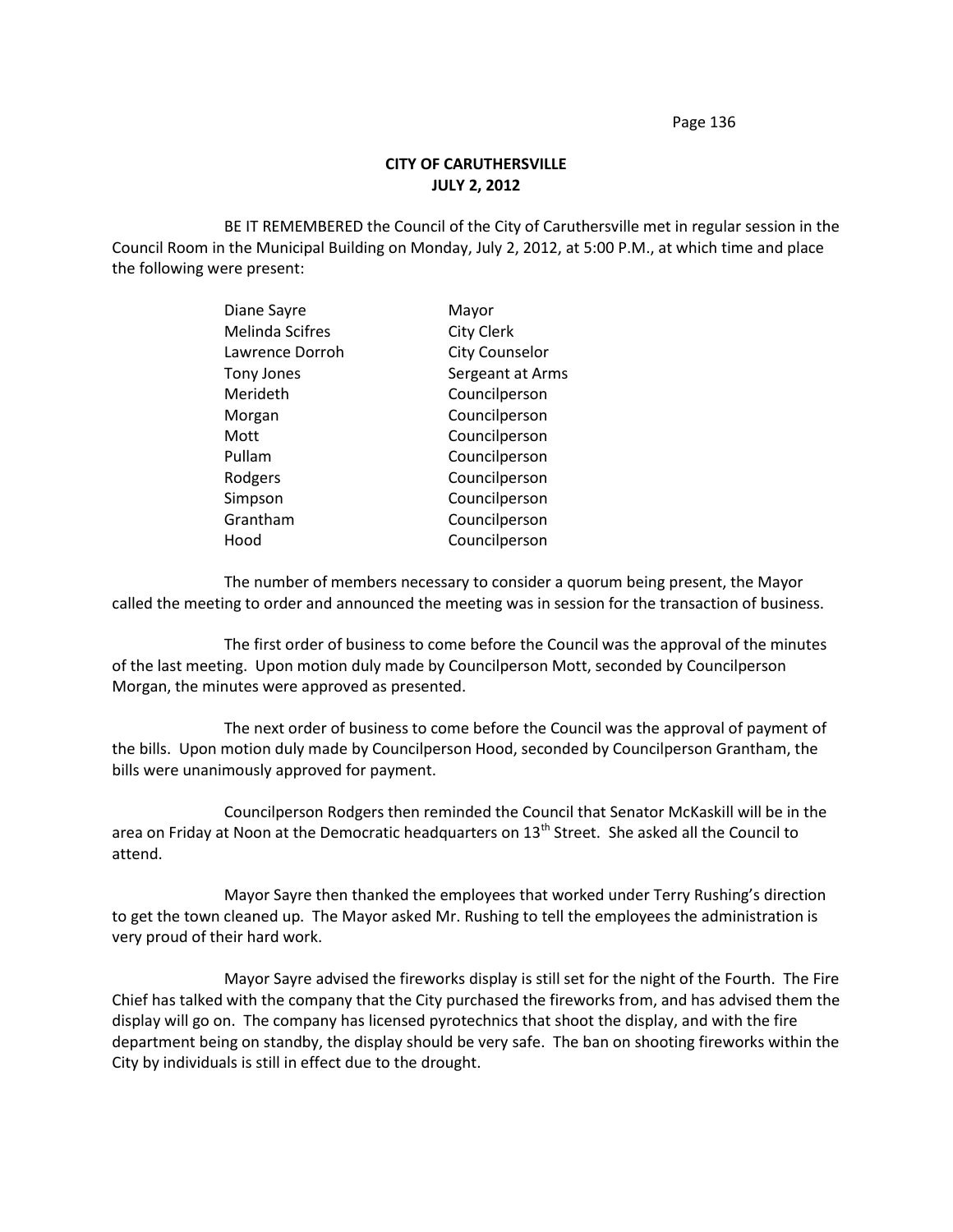## Page 137

Operation Supervisor, Terry Rushing, then reported the animal shelter is still closed. The floor had to be repaired and all animals had to be removed. All necessary repairs will be done while all the animals are out. The facility will not be opened until all the work is done. The work consist of painting the walls, cleaning other walls, air conditioning repairs, concrete work, and wood on the outside kennels. The City will request another inspection from the state before the shelter will re-open. The City must negotiate with a veterinarian to assist with the medication for the animals, and to inspect the shelter once a year. Mr. Rushing will talk with a veterinarian from Dyersburg regarding the inspection and medication. Mayor Sayre then advised the Council that policies and procedures are being developed and put in writing, and the attorney will review for accuracy.

Councilperson Morgan then reported the Police and Fire Committee have not met. However, someone had set garbage bags on fire at  $13<sup>th</sup>$  and Vest, and the fire department had been called out, and later another call for the same area was made for garbage bags on fire again.

Police Chief Tony Jones then thanked the Mayor for getting the area on  $14<sup>th</sup>$  and Hickory cleaned up. In the past when the police were called to that area, the suspects would hide in that lot. Mayor Sayre reported that property was deeded to the City, but it had been overgrown for many years.

Paul Shaw, Water/Wastewater Manager, thanked the fire engineers and Donnie Pickens for painting the fire hydrants. Mayor Sayre reported this is in preparation for the ISO inspection.

Terry Rushing expressed his appreciation to the crews for their hard work in cleaning the entrance to the City. He reported it looked better than ever.

Councilperson Rodgers then suggested the recreation center have adult supervision on the weekends. The monitors are only 17-18 years of age. Mayor Sayre stated when the Assistant Director was hired, he was supposed to work every other weekend, and alternate with the Director. The Operations Supervisor will talk with the Director regarding this matter.

Councilperson Hood then inquired if it would be possible to install restroom facilities at French Park. Mayor Sayre reported neither park had restrooms. The facilities had been vandalized so often, the Park Board had decided to utilize only porta-potties. A request should be made to Park Board for the placement of porta-potties for either park. However, if the porta-potties are turned over or damaged or removed, those will be removed, also. Mayor Sayre will ask the Director to talk with the Board.

Councilperson Simpson stated when she left the recreation center on Saturday afternoon, there were about 25 children leaving the center, running in and out of traffic. Councilperson Rodgers stated the Council had considered a walkway in the past. After discussion, it was determined the police will look at the problem and will talk with the Director.

Code Enforcement Officer Terry Rushing reported he has deeds ready for the demolition of five houses, and once the tenant of one house moves out, the City will demolish six houses. The attorney will write the advertisement for the demolition of the properties, and for the sale of the surplus property.